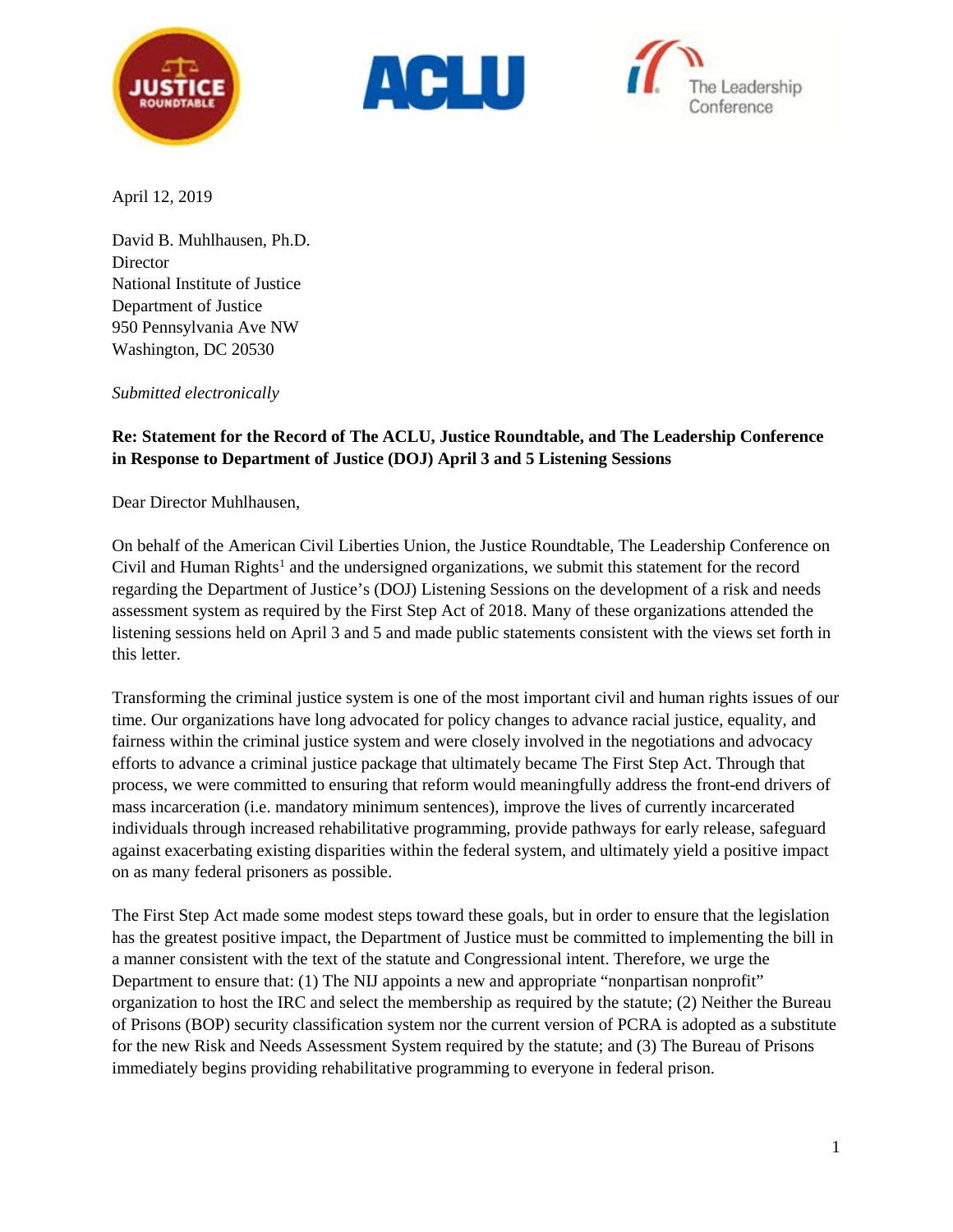





**1. The Department Must Identify a New Nonpartisan Nonprofit Organization to Host and Appoint the Independent Review Committee Before the Risk and Needs Assessment System Can be Developed.**

Title I of The First Step Act is supposed to assist incarcerated individuals in success upon release and to reduce recidivism by providing rehabilitative programming and incentives for early release. The law mandates the use of a risk and needs assessment system in an unconventional and untested manner to determine appropriate programming and ability to receive earned time credits toward early transition to halfway houses, home confinement, or supervised release. This unconventional use, combined with other concerns about risk assessments in general, such as racial biases in risk factors, inaccuracies in identifying risk, and lack of independent testing and validation of tools, gave advocacy groups great concern. Our organizations worked diligently through the legislative process to ensure that the risk and needs assessment system as outlined in the First Step Act would not undermine the overall impact that the legislation could have.<sup>[2](#page-5-1)</sup> In order to mitigate some of those concerns, the First Step Act required the National Institute of Justice (NIJ) to select a "nonpartisan nonprofit organization with expertise in the study and development of risk and needs assessment tools" to appoint and host an Independent Review Committee (IRC) within 30 days of enactment and to begin implementation of the risk and needs assessment system no later than 210 days after enactment.<sup>[3](#page-5-2)</sup> The statute states that the NIJ "shall" first select a nonpartisan nonprofit organization, and that organization "shall" then appoint the IRC's members. The appointing organization must have "expertise in the study and development of risk and needs assessment tools," and it must appoint not fewer than six members to the IRC, each of whom shall have expertise in "risk and needs assessment systems."<sup>[4](#page-5-3)</sup>

On April 8, approximately two and a half months after the IRC was to have been established, NIJ announced the organization it has appointed to appoint and host the IRC: the Hudson Institute. The selection of the Hudson Institute appears to be inconsistent with the requirement that the NIJ appoint "a nonpartisan nonprofit organization with expertise in the study and development of risk and needs assessment tools." The Hudson Institute is known and described as a "politically conservative" think tank, whose research and analysis promotes global security, freedom and prosperity.<sup>[5](#page-5-4)</sup> More specifically, its policy work and publications related to "legal affairs and criminal justice" seem to be solely focused on antitrust and national security public policy. There is no evidence on its website, in the form of research publications or otherwise, which remotely suggests the organization has any expertise or experience in the study and development of risk and needs assessment systems.<sup>[6](#page-5-5)</sup> The only relevant evidence appears to be a single blog post, written on January 18, 2019.<sup>[7](#page-6-0)</sup> Absent other evidence, the suggestion that the Hudson Institute has "expertise in the study of development of risk and needs assessment tools" strains credulity, especially given the variety and number of organizations that have this exact expertise. Further, the Hudson Institute has selected six members for the IRC, only three of whom may meet the required criteria for membership in the IRC outlined in the statute. The NIJ must immediately appoint a new nonpartisan nonprofit organization with expertise and experience in the study and development of risk and needs assessments systems to host the IRC and select its members.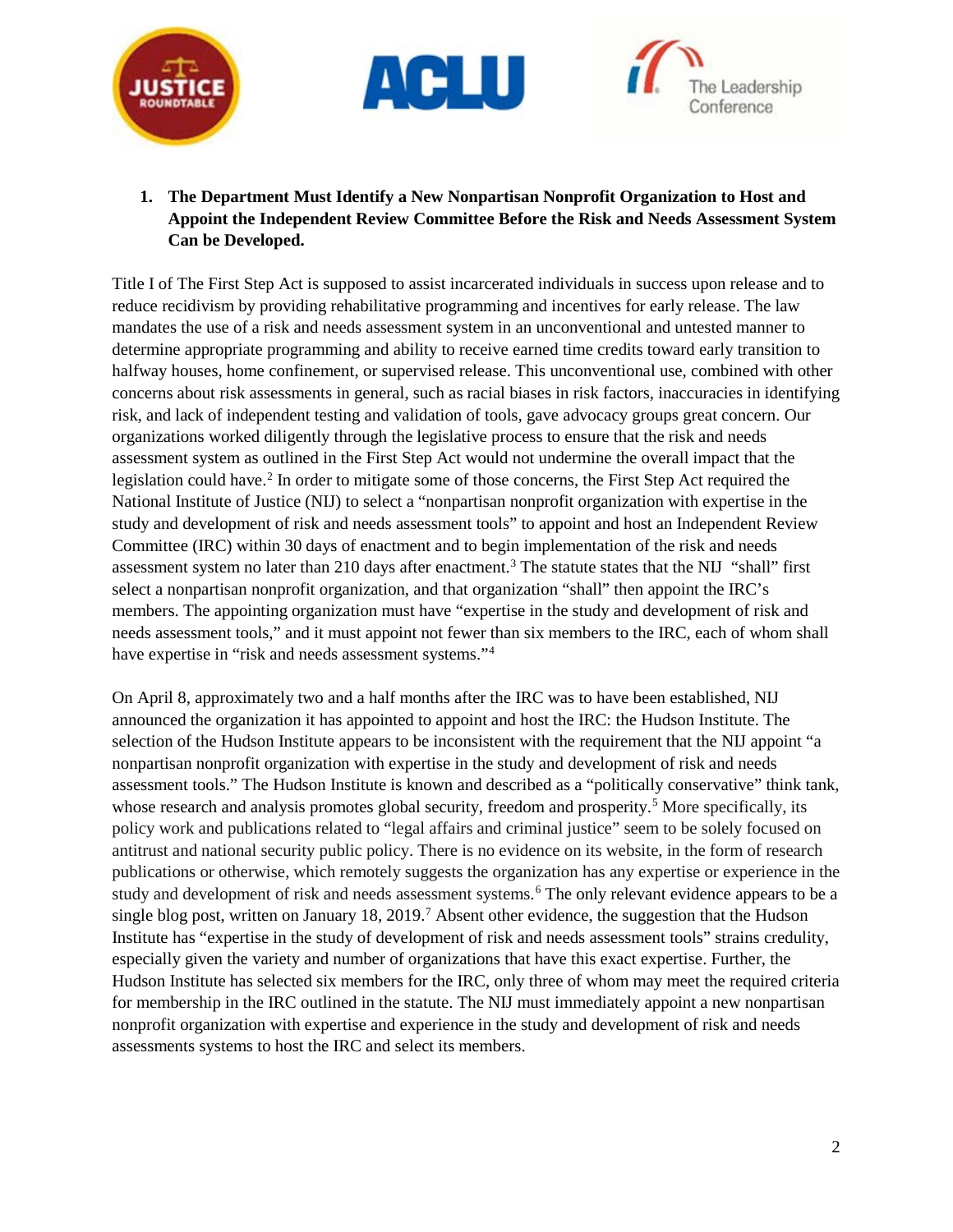





Following the selection by the NIJ of a host organization to appoint expert IRC members, Congress next required the IRC to then provide an unbiased and independent review and evaluation of existing risk and needs assessment systems, and best practices with respect to design, testing and validation of these systems.<sup>[8](#page-6-1)</sup> The law does not permit an alternate to the IRC. The IRC is also responsible for providing recommendations to the Attorney General to inform the final development, adoption and implementation of the new risk and needs assessment system by the BOP.[9](#page-6-2) The law mandates that the Attorney General consult with the IRC to develop risk and needs assessments in order to determine the amount and type of evidence based recidivism programming for each prisoner, and classify individuals into "risk" levels to be used to permit or deny incentives and rewards for successful participation.<sup>[10](#page-6-3)</sup> The law does not allow the Attorney General to review and develop the assessment system independent of the IRC, which is what appears to have happened here.<sup>[11](#page-6-4)</sup> This process is key to ensuring that only evidence and unbiased perspectives are used to develop the risk and needs assessment system. Without a truly non-partisan IRC, there is no way to ensure that the risk and needs assessment system created by BOP will operate in a fair and equitable manner.

## **2. The Department Cannot Use an Existing Tool as a Substitute for the Risk and Needs Assessment System Required by the First Step Act.**

The BOP should not attempt to develop its own risk assessment tool internally or use any existing tool it may have at its disposal without consulting the IRC, as it seems to suggest in recent statements. A DOJ official is reported to have said that the Department of Justice "expects to meet the July deadline" because it is "using resources it has on hand to work on the risk assessment tool internally, in the absence of the committee."[12](#page-6-5) And a summary of DOJ policies on the First Step Act, dated February 7, 2019, stated:

At the outset, the Attorney General is required to develop a risk and needs assessment system to evaluate the recidivism of each inmate, who will be classified as presenting a low, medium, or high risk of recidivism. Alternatively, the Attorney General may "use existing risk and needs assessment tools as appropriate." (If the Attorney General develops a new system, he must do so within 210 days of enactment of the Act, but that deadline may be subject to delay due to the lapse in appropriations that began on December 21, 2018.)

This policy suggests that the DOJ considers using an existing risk and needs assessment tool as a satisfactory substitute for compliance with the First Step Act. But the statute does not permit the Attorney General to independently adopt an existing tool outside the process established by the law. That process requires the Attorney General to consult with the IRC in carrying out each of his duties under sections 3631(b), 3632 and 3633, and requires the IRC to assist the Attorney General in carrying out those duties, including:

(1) conducting a review of the existing prisoner risk and needs assessment systems in operation on the date of enactment of this Act;

(2) developing recommendations regarding evidence-based recidivism reduction programs and productive activities;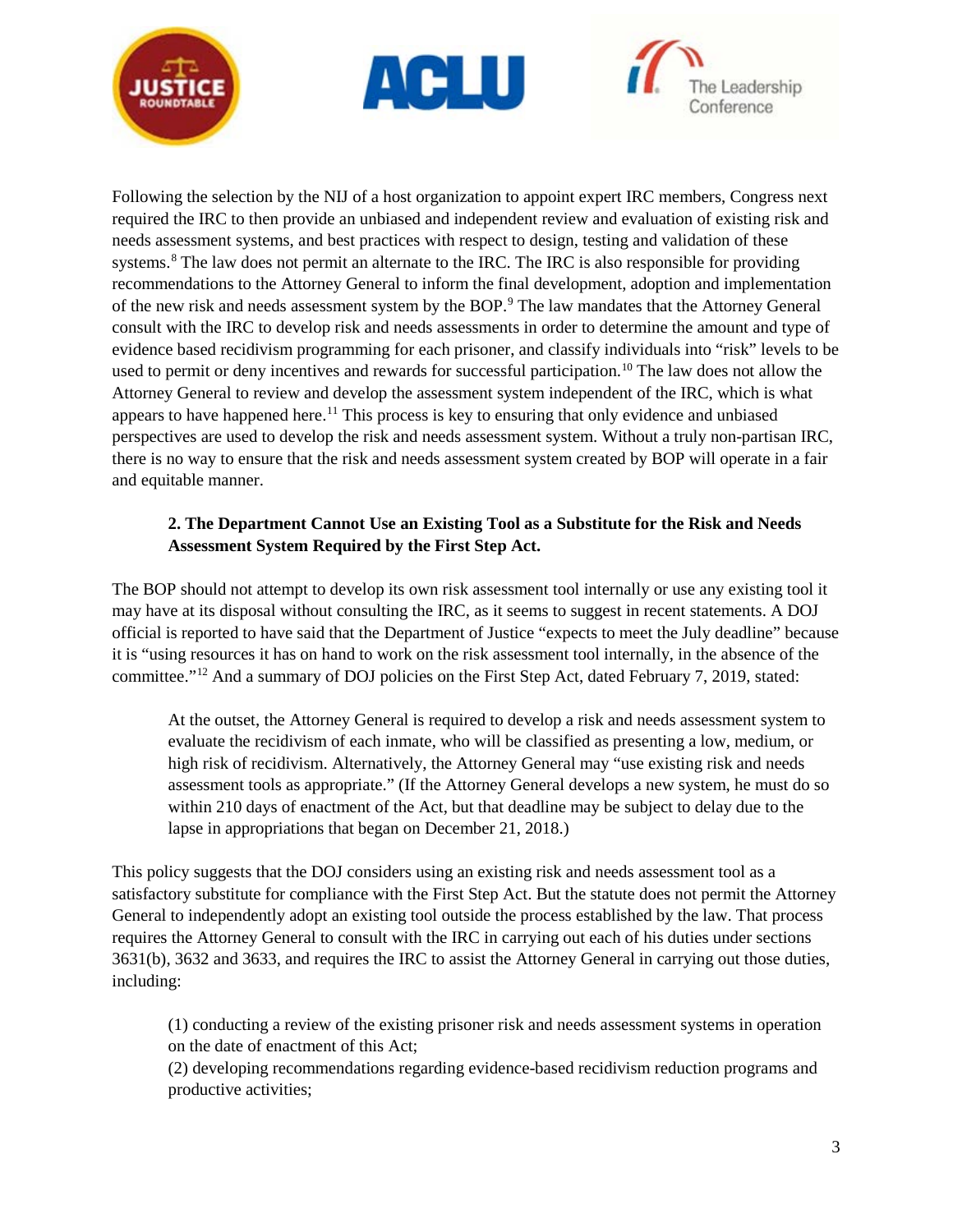





(3) conducting research and data analysis on—(A) evidence-based recidivism reduction programs relating to the use of prisoner risk and needs assessment tools; (B) the most effective and efficient uses of such programs; and (C) which evidence-based recidivism reduction programs are the most effective at reducing recidivism, and the type, amount, and intensity of programming that most effectively reduces the risk of recidivism; and

 $(4)$  reviewing and validating the risk and needs assessment system.<sup>13</sup>

The only tool BOP currently uses is its security level classification system, which was primarily designed to assist in housing decisions upon entry into prison, not determine the likelihood that a person will recidivate upon release. Like many risk assessment systems, the BOP's security classification system classifies as "high risk" many people who do not go on to reoffend. In addition, the BOP's system heavily weights static factors such as age, past criminal history, and current offense—factors that cannot change while a person is in prison, therefore making it nearly impossible to lower risk categories in order to receive the new earned time credits. Under this system, males are placed in one of four security levels based on their number of points: minimum (0-11 points); low (12-15 points); medium (16-23 points); high  $(24+)$ .<sup>[14](#page-6-7)</sup> The maximum base score is 45, with 42 points for the unchangeable factors of age, past criminal history, and current offense, and 3 points for the changeable factors of educational level and substance abuse. Similarly, the PCRA, a tool used by probation officers only to improve the reentry success of people on probation or supervised release in the community,<sup>[15](#page-6-8)</sup> has a maximum score of 18 points, consisting of 9 points for the static factors of criminal history and age at intake, and 9 points for dynamic factors that could potentially change in the community, but many of which cannot change during incarceration. [16](#page-6-9)

There is no existing tool that does what the First Step Act requires. Among other things, the statute requires development of tools that are both objective and statistically validated based on such factors as indicators of progress and regression and dynamic factors that can change while in prison. Decades of criminology research has shown that the factors that carry the most weight in BOP's classification system and the PCRA are primarily the result of the behavior and decisions of police officers and prosecutors, rather than the individuals or groups that the data is claiming to describe.<sup>[17](#page-6-10)</sup> Because these factors "can exacerbate unjust disparities," the Colson Task Force recommended that risk assessment tools be "employed solely to guide the individualized delivery of treatment and programming to improve reentry success."<sup>[18](#page-6-11)</sup> Likewise, one of the PCRA's creators concluded that use of risk assessments for purposes other than to inform risk reduction efforts, such as determining the length of prison sentences, may "exacerbate racial disparities in incarceration."[19](#page-6-12)

Using a risk and needs assessment system to determine time credits is novel and untested. State correctional systems typically award time credits based on performance and/or disciplinary record, not a risk assessment.<sup>20</sup> Risk assessments alone do not predict the recidivism risk of any person; they only roughly group people into a limited number of categories.<sup>[21](#page-6-14)</sup> When risk and needs assessment evaluations are adopted, they are typically used by states to identify programming for people in prison, rather than to award time credits.<sup>22</sup>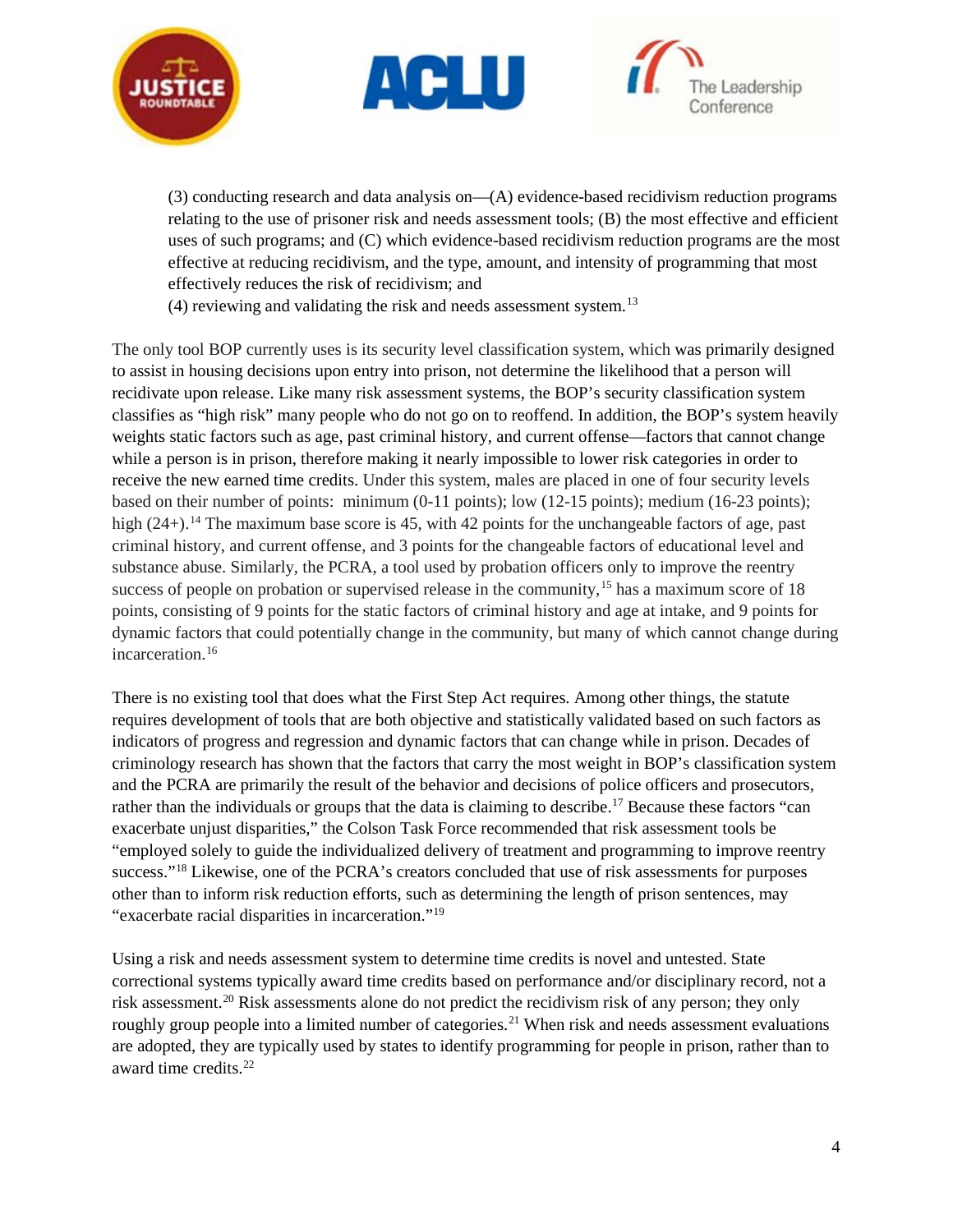





Dynamic factors (i.e. those that can change over time), such as work history, family ties, and pro-social networks are nearly impossible to change while in prison and therefore make it very difficult for a person to lower his or her risk score during incarceration. Therefore, the use of any existing risk and needs assessments tool would result in a large number of people in prison being unable to earn early release credits from programming by decreasing their risk categories—contrary to the law's mandate to provide all individuals in prison the incentive and opportunity to actively participate in programming throughout their entire term of incarceration.[23](#page-6-16) A needs-based assessment should be used to identify the criminogenic needs of each individual and develop a program of interventions to address those needs to lower the individual's risk of recidivating and actually help people succeed in their communities upon release, as the law requires. [24](#page-6-17)

In addition, because communities of color are persistently over-policed across the nation and a person's "criminal history" may not consist of actual criminal convictions, consideration of the static factors used by risk assessment systems bias the results against persons of color. Studies have shown that these tools can produce results that are heavily biased against Black defendants and have a disparate negative impact on Black people because the factors considered and the criminal justice data used by these systems are biased.<sup>[25](#page-6-18)</sup> Risk assessments rely on static factors, including criminal history and age at the time of the offense, and dynamic factors, including work history and educational achievement. Both static and dynamic factors tend to correlate with socioeconomic class and race, and studies show that Black people are more likely to be misclassified as high risk than White or Hispanic offenders[.26](#page-6-19)

For these reasons, the BOP security classification and the PCRA are not appropriate substitutes for the risk and needs assessment tools required by the First Step Act. They were not designed to identify the specific criminogenic needs of incarcerated individuals and heavily rely on static factors that would undermine the effectiveness of the system.

## **3. The Bureau of Prisons must immediately begin providing rehabilitative programming.**

The core intent of the First Step Act is to provide rehabilitative and re-entry programming, as well as residential re-entry centers (i.e. halfway houses) and home confinement. The BOP does not currently provide minimally sufficient recidivism reduction programs, nor does it have sufficient halfway house capacity so that those released from prison can successfully transition to the community. Since 2017, BOP has relentlessly cut rehabilitative programming, staff, and halfway houses. There are 25,000 people in federal prison waiting to be placed in prison work programs,  $27$  at least 15,000 people waiting for education and vocational training,<sup>[28](#page-6-21)</sup> and at least 5,000 people are awaiting drug abuse treatment.<sup>[29](#page-6-22)</sup> There is nowhere near enough programming to help prisoners succeed in their communities upon release and thereby reduce recidivism overall. We therefore urge BOP to begin rebuilding rehabilitative services now.

Further, any savings resulting from the First Step Act should be reinvested in rehabilitative programing so that as many people as possible can improve their lives and benefit from the new earned time credits. We also urge the Department of Justice to ensure that there is no privatization of public functions and to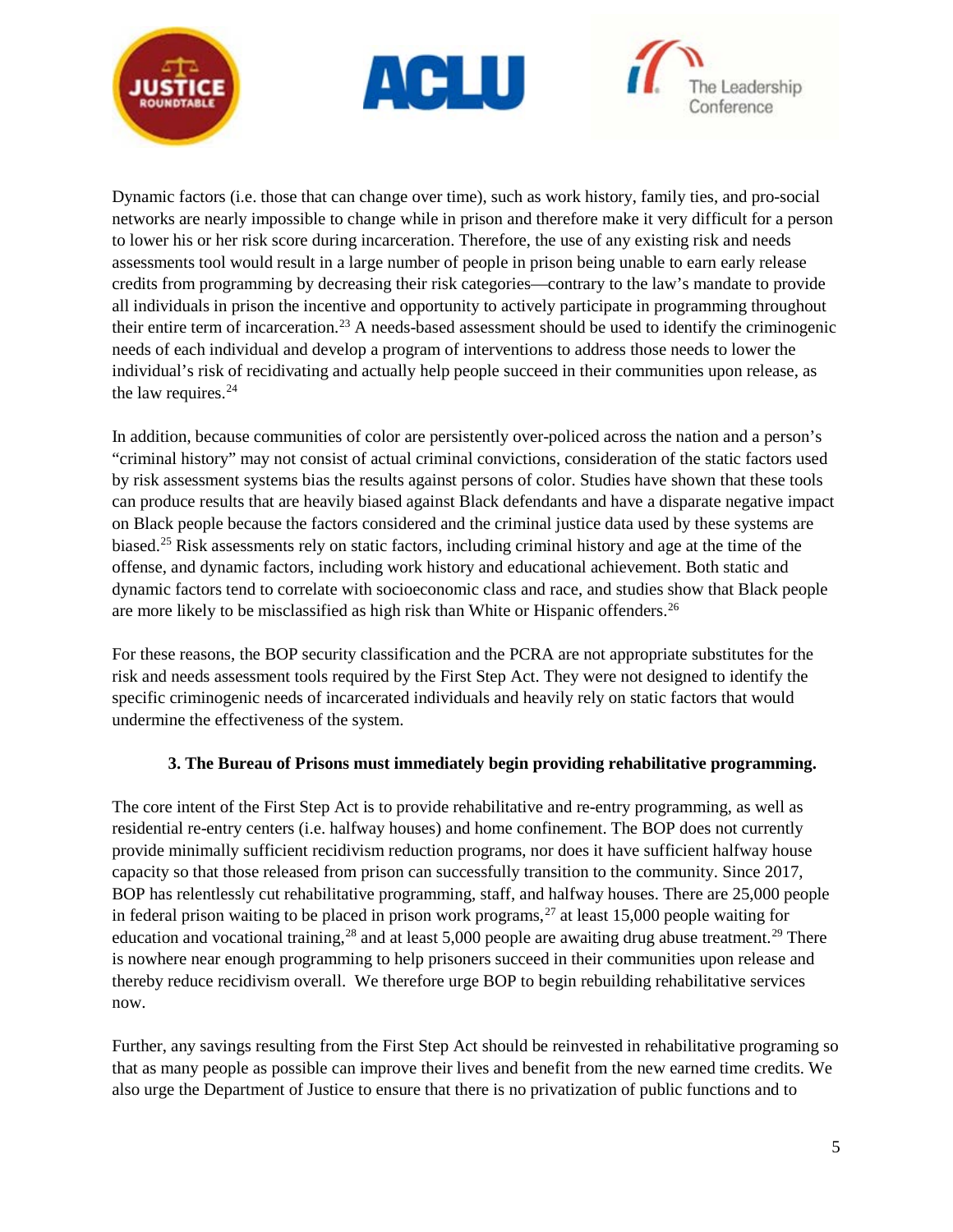





prevent private entities from unduly profiting from incarceration while implementing this legislation. In the end, any positive reform contemplated by the First Step Act is contingent upon sufficient funding to expand and improve evidenced-based recidivism reduction programming, and the availability of halfway house placements and home confinement.

## **Conclusion**

For these reasons, we urge you to: (1) Immediately appoint a new nonpartisan nonprofit organization to host the IRC and select its members; 2) Ensure that the department adheres to the statute and does not use the current BOP security classification system or the PCRA as a substitute for the independently tested and validated risk and needs assessment tool required; and (3) Immediately direct resources to begin expanding rehabilitative programming in all federal prisons as required by the First Step Act. Thank you for your attention to these matters. If you have any questions, please feel free to contact Jesselyn McCurdy, American Civil Liberties Union Washington Legislative Office, Deputy Director at [jmccurdy@aclu.org](mailto:jmccurdy@aclu.org) (202) 675-2307 or Sakira Cook, Leadership Conference on Civil and Human Rights, Program Director, at [cook@civilrights.org](mailto:cook@civilrights.org) or (202) 263-2894.

Sincerely,

American Civil Liberties Union Bread for the World CURE (Citizens United for Rehabilitation of Errants) Defending Rights & Dissent Drug Policy Alliance The Justice Roundtable Justice Strategies The Leadership Conference Education Fund The Leadership Conference on Civil and Human Rights NAACP Legal Defense and Educational Fund The National Council for Incarcerated and Formerly Incarcerated Women and Girls (The Council)

<span id="page-5-0"></span><sup>&</sup>lt;sup>1</sup> The American Civil Liberties Union (ACLU) is a nationwide organization working in courts, legislatures, and communities to defend and preserve the individual rights and liberties that the Constitution and the laws of the United States guarantee everyone in this country. The Justice Roundtable (Justice Roundtable) is a national coalition of legal, civil rights, criminal justice, human rights and faith-based organizations dedicated to advocating for a fairer federal criminal justice system. The Leadership Conference on Civil and Human Rights (The Leadership Conference) is the nation's oldest and largest civil rights coalition representing people of color, women, children, older Americans, people with disabilities, gays and lesbians, major religious organizations, labor unions, and civil and human rights groups. For almost a half century, The Leadership Conference has led the fight for equal opportunity and social justice.  $\overline{a}$ 

<span id="page-5-1"></span><sup>2</sup> Vote "No" on The FIRST STEP Act. 2018. [https://www.aclu.org/letter/vote-recommendation-first-step-act.](https://www.aclu.org/letter/vote-recommendation-first-step-act) 3 FIRST Step Act, Pub. L. No. 115-391, § 107. 2018.

<span id="page-5-2"></span>

<span id="page-5-3"></span><sup>4</sup> First Step Act, Sec. 107(b)-(d).

<span id="page-5-4"></span><sup>5</sup> [https://en.wikipedia.org/wiki/Hudson\\_Institute](https://en.wikipedia.org/wiki/Hudson_Institute)

<span id="page-5-5"></span>[<sup>6</sup>https://www.hudson.org/topics/101-crime-and-justice](https://www.hudson.org/topics/101-crime-and-justice)